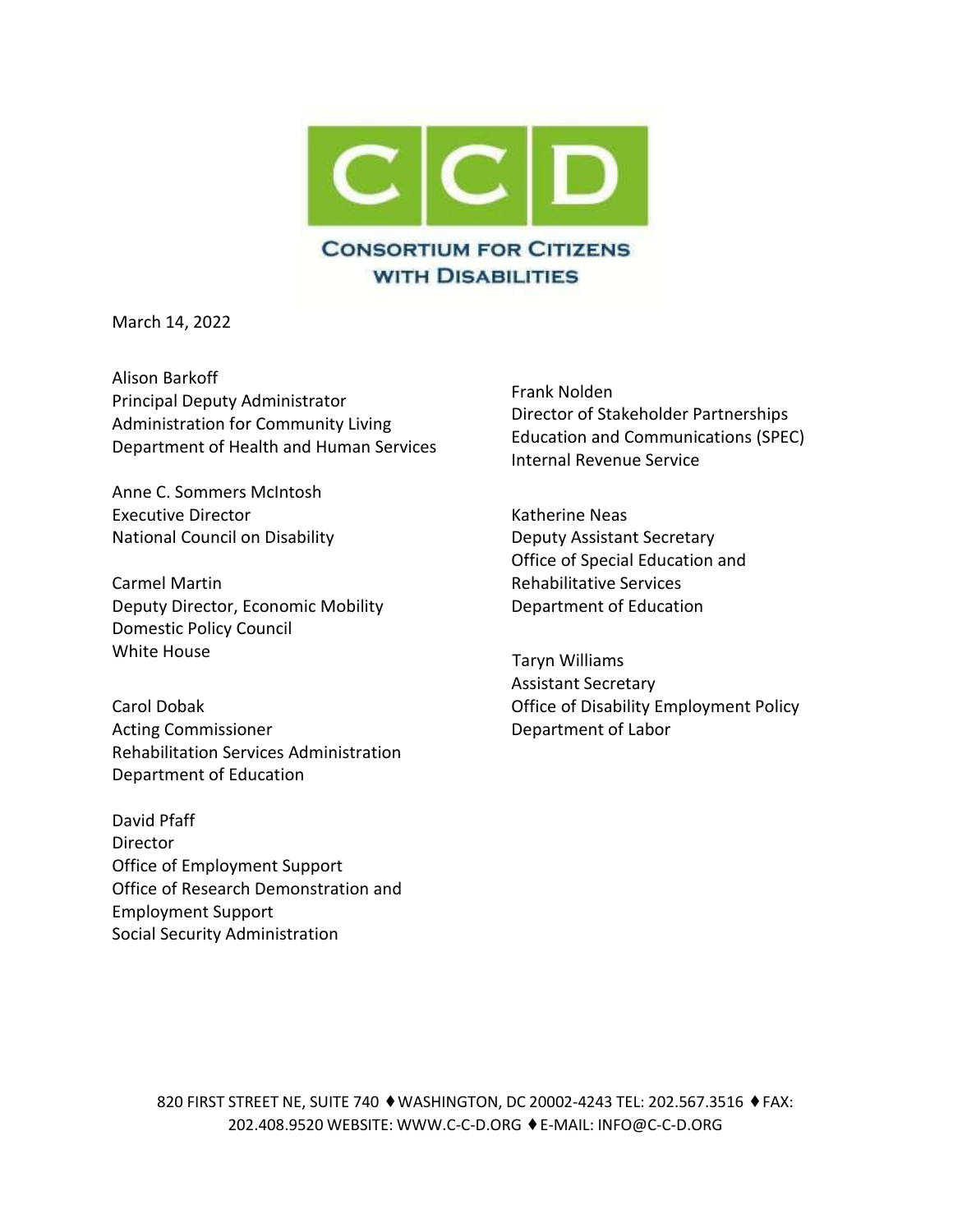## Dear Federal Partners:

On behalf of members of the Consortium for Citizens with Disabilities (CCD) Financial Security and Poverty Task Force, we urge you to work together to design and implement a public education campaign to increase awareness, understanding and enrollment in the Achieving a Better Life Experience (ABLE) Act program. There are over eight million eligible children and adults with disabilities nationwide who could benefit from opening and growing individual ABLE accounts with their preferred choice of state ABLE programs. As of January 2022, less than two percent of eligible individuals with disabilities and their families have opened accounts (112,000 accounts) and begun to benefit from setting short- and longer-term financial goals that improve education, employment and community living outcomes. We welcome the opportunity to work together on the ABLE program.

Since 2016 when the first states began to offer ABLE accounts following federal regulations and guidance, there has never been a coordinated, comprehensive approach engaging relevant federal agencies that you lead to reach the ABLE-eligible population to explain the opportunity, the benefits, enrollment choices and stories of ABLE account owners who are using their ABLE account to advance independence, employment and community inclusion. Working together, a common unifying set of messages and materials with reach across your grantees and contractors could dispel myths and misinformation and positively transform thinking and financial behavior of the target audience.

Such a coordinated campaign would be a direct response to President Biden's Executive Order (EO) 13571 on "Transforming Federal Customer Experience and Service Delivery to Rebuild Trust in Government" and we also want to take this opportunity to thank the Administration for issuing that EO. The order states that the purpose of government is to "deliver services more equitably and effectively, especially for those historically underserved." The campaign would also further your collective objectives that are spelled out in EO 13985 "Advancing Racial Equity and Support for Underserved Communities Through the Federal Government" to support people with disabilities who have been "adversely affected by persistent poverty and inequality" and we also want to take this opportunity to thank the Administration for issuing that EO. EO 13985 and EO 13571 provide compelling reasons for this administration across federal agencies to commit time and resources to expand awareness and increase utilization of ABLE accounts that do not supplant government funding but complement it to increase options to ABLE.

Every week, many of our organizations meet individuals with disabilities and their families who are unaware of the ABLE program. Teachers, vocational rehabilitation counselors, case managers, job coaches, independent living staff and other direct support personnel remain unaware and do not discuss the benefits of opening an ABLE account with the people they support. Although there are now over \$1 billion invested and growing in ABLE accounts, it is a program that only a small number of individuals and families are benefiting from. Representation in communities of color remains a significant challenge with limited focused outreach to date. While an array of activities is occurring within your respective agencies, there

820 FIRST STREET NE, SUITE 740 ♦ WASHINGTON, DC 20002-4243 TEL: 202.567.3516 ♦ FAX: 202.408.9520 WEBSITE: [WWW.C-C-D.ORG](http://www.c-c-d.org/) ⬧E-MAIL: [INFO@C-C-D.ORG](mailto:INFO@C-C-D.ORG)